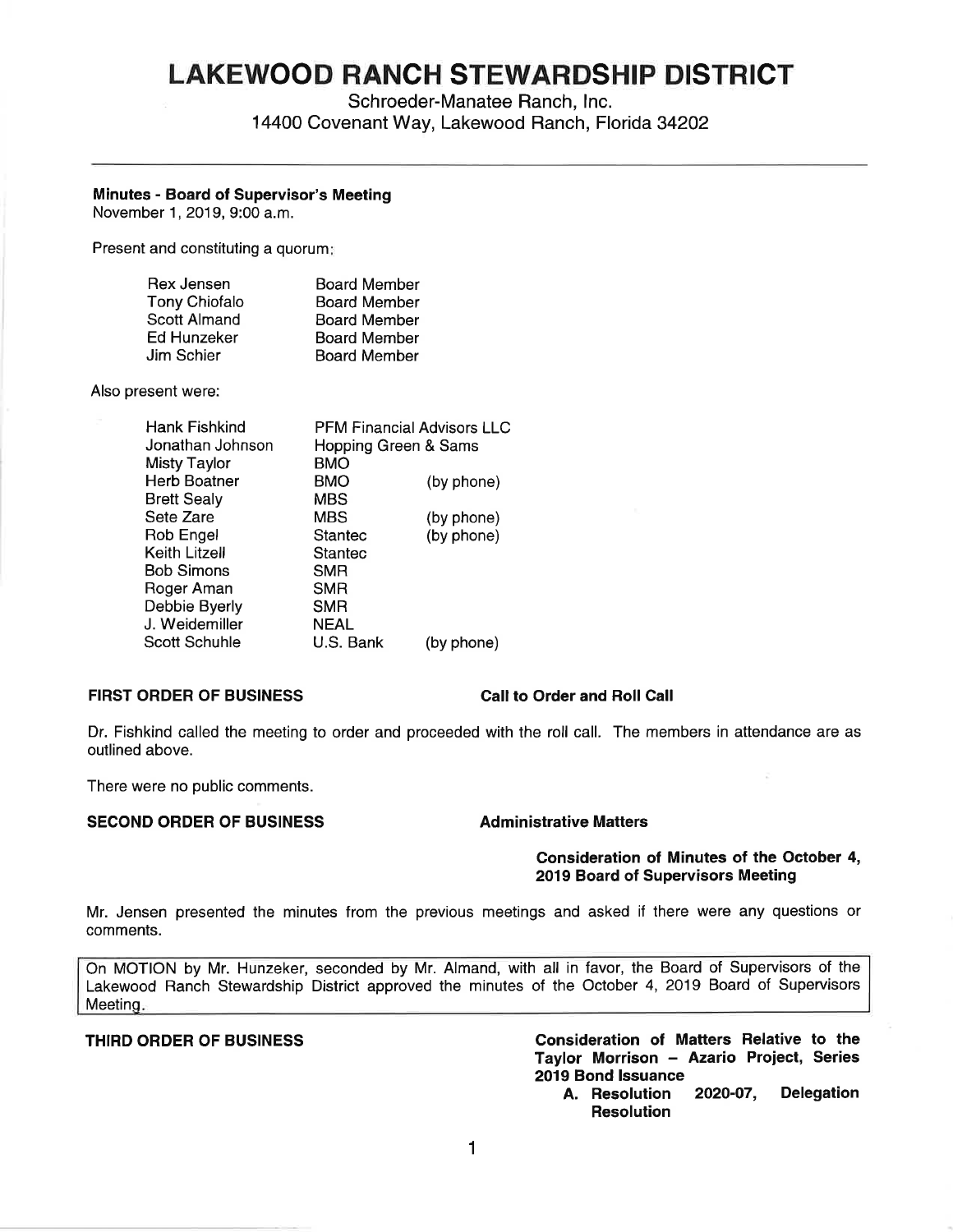- o **Twenty-Sixth Supplemental Indenture**
- 
- o **Bond Purchase Contract**  o **Preliminary Memorandum**
- o **Continuing Disclosure Agreement**
- B. **Other Matters** (provided under separate cover)

Ms. Taylor provided details of the resolution and noted that the amount was raised from the original not-toexceed amount of \$10 million to \$15 million.

Dr. Fishkind confirmed that he had reviewed the parameters spelled out in the resolution, they were within marked norms, and as the District's Municipal Advisor he was comfortable recommending those to the Board.

On MOTION by Mr. Almand, seconded by Mr. Schier, with all in favor, the Board of Supervisors of the Lakewood Ranch Stewardship District approved Resolution 2020-07, Delegation Resolution, as amended.

There were no additional matters to discuss.

**FOURTH ORDER OF BUSINESS Consideration of Matters Relative to the Northeast Sector Project - Phase 2A, Series 2019 Bond Issuance** 

- **A. Presentation of Updated Supplemental Assessment Report**
- **B. Consideration of Resolution 2020- 08, Supplemental Assessment Resolution**
- **C. Other Matters** (provided under separate cover)

Mr. Sealy provided updates on the successful marketing and prizing of the Bonds. The annual debt service per unit is low at \$738.

Dr. Fishkind noted that the total number of units was adjusted to 472 and commended MBS for once again doing an outstanding job.

Mr. Johnson reviewed resolution 2020-08.

On MOTION by Mr. Chiofalo, seconded by Mr. Almand, with all in favor, the Board of Supervisors of the Lakewood Ranch Stewardship District approved Resolution 2020-08, Supplemental Assessment Resolution.

There were no other matters.

# **FIFTH ORDER OF BUSINESS FINALLY RESERVE FINANCIAL Matters**

**Draw Requests & Requisitions** 

Mr. Almand presented for the Board's Consideration:

# **Requisition List for Draw No. 27 Del Webb - Series 2017 A Bond**

On MOTION by Mr. Chiofalo, seconded by Mr. Hunzeker, with all in favor, the Board of Supervisors of the Lakewood Ranch Stewardship District approved Draw No. 27, Del Webb - Series 2017 A Bond.

> **Requisition List for Draw No. 4 Lakewood Centre North Pre-Funding**

On MOTION by Mr. Chiofalo, seconded by Mr. Hunzeker, with all in favor, the Board of Supervisors of the Lakewood Ranch Stewardship District approved Draw No. 4, Lakewood Centre North - Pre-Funding.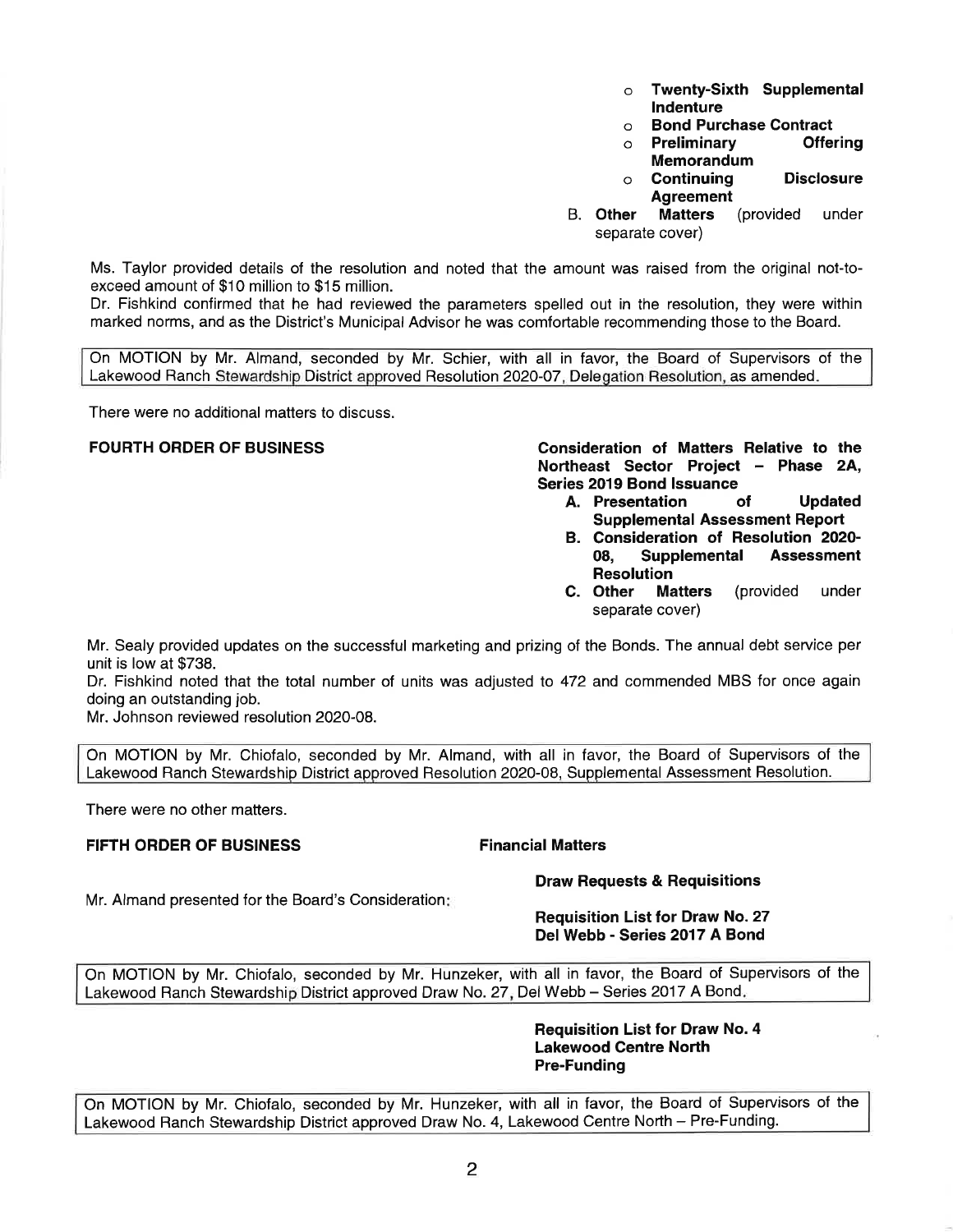# **Requisition List for Draw No. 11 Lakewood Centre & NW Sector Series 2018 Bond**

On MOTION by Mr. Chiofalo, seconded by Mr. Hunzeker, with all in favor, the Board of Supervisors of the Lakewood Ranch Stewardship District approved Draw No. 11 for Lakewood Centre & NW Sector.

> **Requisition List No. 28 Lakewood Centre South Pre-Funding**

On MOTION by Mr. Chiofalo, seconded by Mr. Hunzeker, with all in favor, the Board of Supervisors of the Lakewood Ranch Stewardship District approved Requisition List No. 28 for Lakewood Centre South.

> **Requisition List No. 12 Northeast Sector Phase 1B Series 2018 Bond**

On MOTION by Mr. Chiofalo, seconded by Mr. Hunzeker, with all in favor, the Board of Supervisors of the Lakewood Ranch Stewardship District approved Requisition List No. 12 for Northeast Sector Phase 1B.

> **Requisition List for Draw No. 46 The Villages of Lakewood Ranch South** - **Series 2016 A Bond**

On MOTION by Mr. Chiofalo, seconded by Mr. Hunzeker, with all in favor, the Board of Supervisors of the Lakewood Ranch Stewardship District approved Draw No. 46 for The Villages of Lakewood Ranch South -Series 2016 A Bonds.

> **Requisition List No. 53 The Villages of Lakewood Ranch South**  - **Pre-Funding**

On MOTION by Mr. Chiofalo, seconded by Mr. Hunzeker, with all in favor, the Board of Supervisors of the Lakewood Ranch Stewardship District accepted the Pre-Funding and approved payment of Requisition List No. 53 for The Villages of Lakewood Ranch South.

**SIXTH ORDER OF BUSINESS COMPUTER STATES AND REPORT COMPUTER OF BUSINESS COMPUTER** 

(provided under separate cover)

No Report

**SEVENTH ORDER OF BUSINESS Staff Reports** 

**Manager's Report** - Dr. Fishkind noted that he was pleased with the transition to digital agenda packets.

**Attorney's Report** - Mr. Johnson noted that District Counsel is currently assisting the majority Landowner with the planned conveyance to the Sarasota County School Board and asked for the Board's authorization to provide documents relative to the Landowners' contract requirements. Dr. Fishkind noted that the properties were excluded from being assessed per the assessment methodology.

On MOTION by Mr. Chiofalo, seconded by Mr. Almand, with all in favor, the Board of Supervisors of the Lakewood Ranch Stewardship District authorized the Chair to negotiate on behalf of the Board.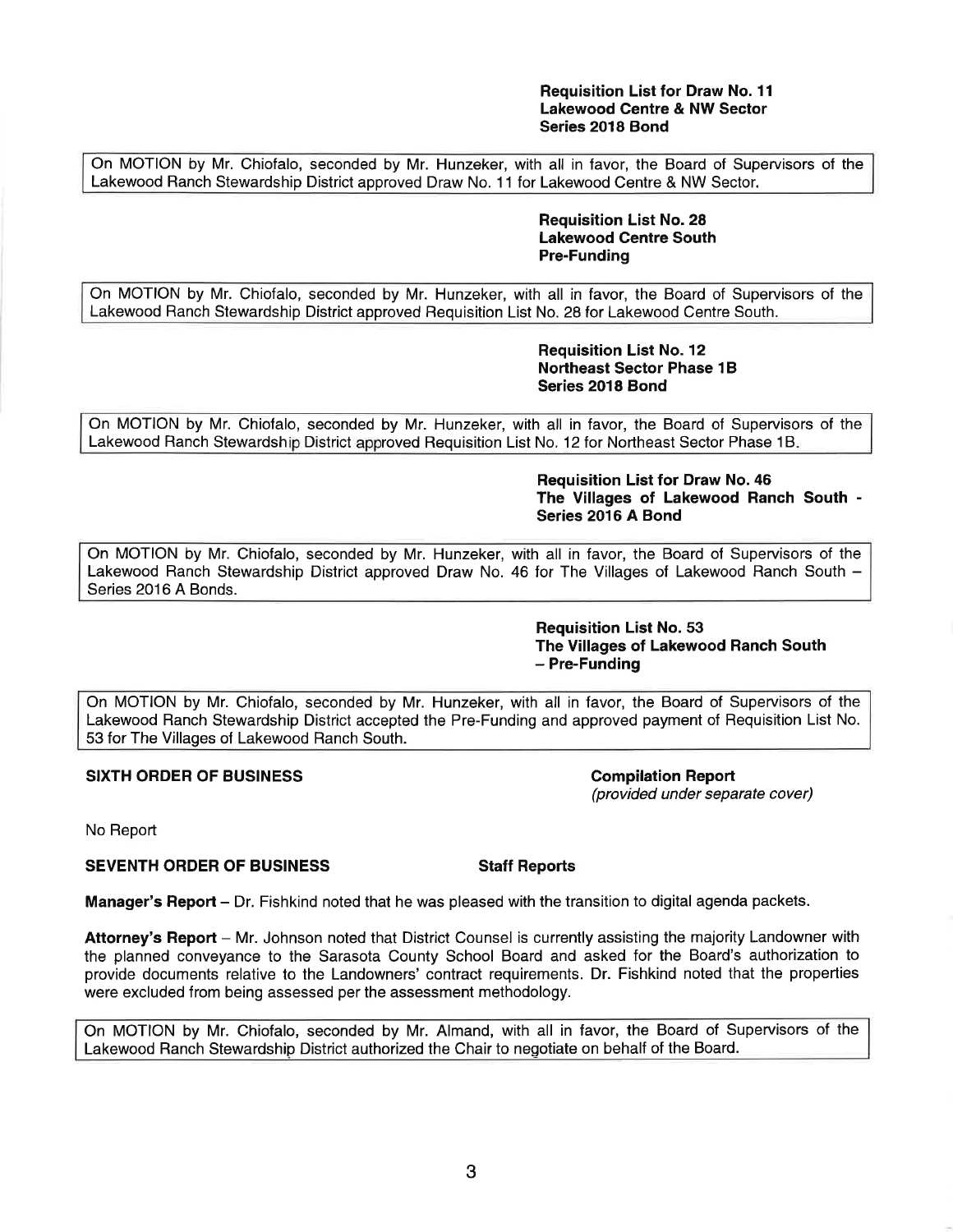# Mr. Litzell presented for the Board's approval: **Change Order No. 73 Under Specific Authorization No. 39 Stantec 44th Avenue East Phase IV**

On MOTION by Mr. Chiofalo, seconded by Mr. Almand, with all in favor, the Board of Supervisors of the Lakewood Ranch Stewardship District approved Change Order No. 73 Under Specific Authorization No. 39, Stantec.

> **Change Order No. 76 Under Specific Authorization No. 47 Stantec Villages at Lakewood Ranch Master Drainage Plan and Permitting (Master Drainage Plan Modification)**

On MOTION by Mr. Almand, seconded by Mr. Chiofalo, with all in favor, the Board of Supervisors of the Lakewood Ranch Stewardship District approved Change Order No. 76 Under Specific Authorization No. 47, Stantec.

> **Change Order No. 16 Final Ryangolf Corporation Uihlein Rd** & **Rangeland Pkwy Improvements Uihlein Road Credit for Storm Underdrain Structures and Sales Tax. 45-day Time Extension Rangeland Final Reconciliation**

On MOTION by Mr. Chiofalo, seconded by Mr. Almand, with all in favor, the Board of Supervisors of the Lakewood Ranch Stewardship District approved Change Order No. 16 Final, Ryangolf Corporation.

> **Change Order No. 5 Final C** & **M Road Builders, Inc. Waterside Neighborhood 8 Deduct Sodding; Add electrical panel for Rosemont Meter and Master Meter By-Pass per Owner Final Change Order**

On MOTION by Mr. Chiofalo, seconded by Mr. Almand, with all in favor, the Board of Supervisors of the Lakewood Ranch Stewardship District approved Change Order No. 5 Final, C & M Road Builders, Inc.

> **Change Order No. 5 Frederick Derr** & **Company, Inc. Rangeland Pkwy Improvements and Post Blvd. Extension Correct Change Orders 1 and 2**

On MOTION by Mr. Chiofalo, seconded by Mr. Schier, with all in favor, the Board of Supervisors of the Lakewood Ranch Stewardship District approved Change Order No. 5, Frederick Derr & Company, Inc.

> **Change Order No. 6 Frederick Derr** & **Company, Inc. Rangeland Pkwy Improvements and Post Blvd. Extension**